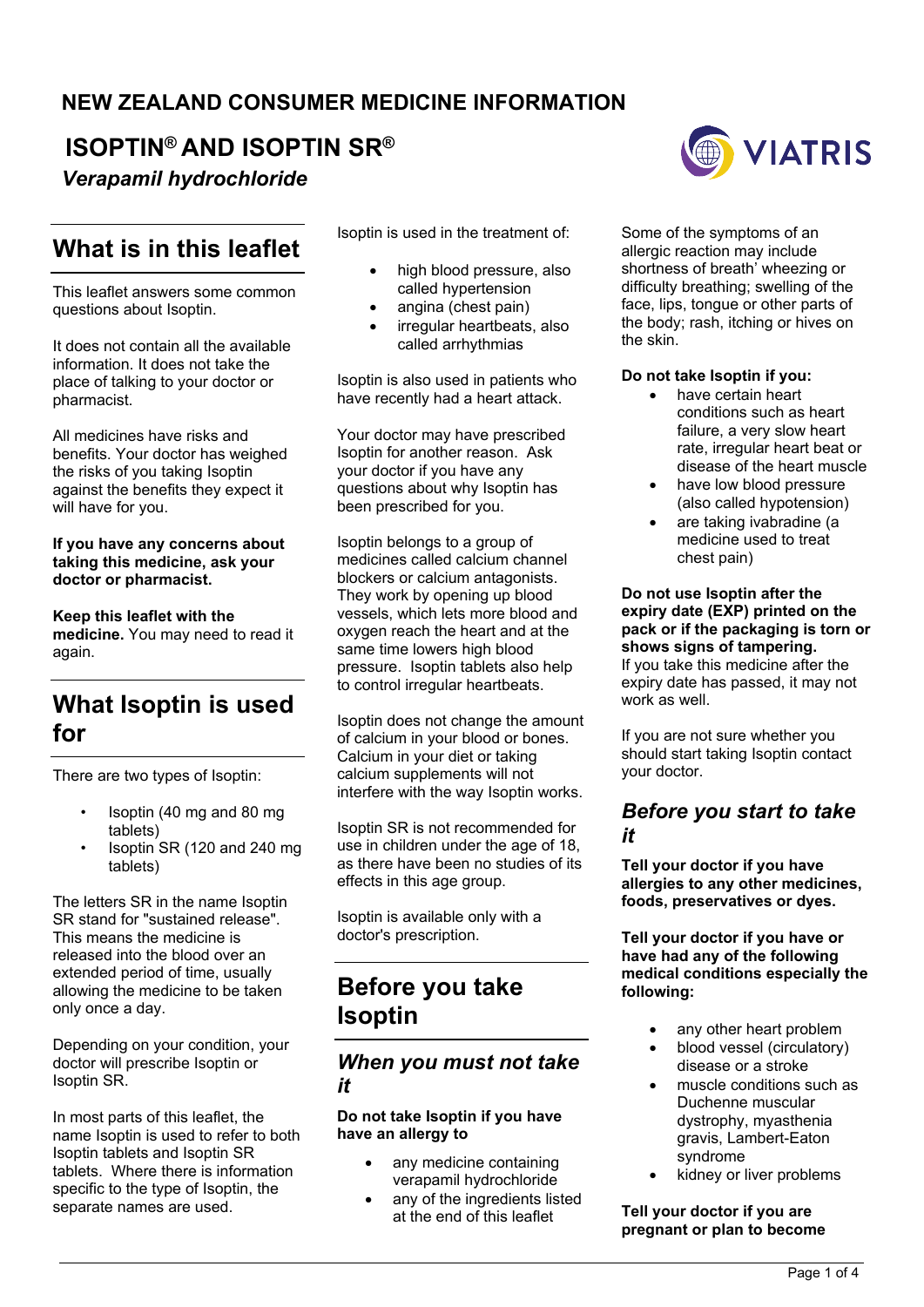#### **pregnant.**

Isoptin may affect your baby if you take it in pregnancy. Your doctor will discuss the possible risks and benefits of taking Isoptin during pregnancy.

#### **Tell your doctor if you are breastfeeding.**

Isoptin passes into breast milk. Your doctor will discuss the possible risks and benefits of taking Isoptin when breastfeeding.

**If you have not told your doctor about any of the above, tell him/her before you start taking Isoptin.**

### *Taking other medicines*

**Tell your doctor or pharmacist if you are taking any other medicines, including any that you get without a prescription from your pharmacy, supermarket or health food shop.** 

Some medicines and Isoptin interact with each other. These include:

- medicines to treat heart problems or high blood pressure including betablockers such as atenolol or propranolol
- diuretics (also called fluid tablets)
- any other medicines used to control an irregular heart beat or high blood pressure e.g. digoxin, quinidine, flecainide, disopyramide
- medicines used to lower cholesterol, such as atorvastatin or simvastatin
- medicines to treat depression, anxiety or psychosis such as imipramine, buspirone, midazolam or lithium
- medicines to treat epilepsy or seizures, such as phenytoin, carbamazepine and phenobarbitone
- medicines to treat or prevent organ transplant rejection, such as ciclosporin, everolimus, sirolimus and tacrolimus
- medicines used to treat infections or tuberculosis,

such as erythromycin, clarithromycin or rifampicin

- medicines used in the treatment of Human Immunodeficiency Virus (HIV) such as ritonavir.
- medicines used to treat or prevent gout such as colchicine.
- medicines used in surgical procedures such as general anaesthetics used for inducing sleep
- muscle relaxants
- theophylline, a medicine used to treat asthma
- doxorubicin, a medicine used to treat certain cancers
- cimetidine, a medicine commonly used to treat stomach ulcers and reflux
- glibenclamide and metformin, medicines used to treat diabetes
- aspirin, dabigatran or other blood thinning medicines
- almotriptan, a medicine used to treat migraine
- St John's Wort, a product used to elevate mood

These medicines may be affected by Isoptin or may affect how well it works. You may need different amounts of your medicines, or you may need to take different medicines. Your doctor will advise you.

This is not a complete list of medicines which may interfere with Isoptin.

#### **While taking Isoptin, you should avoid:**

- Alcohol, as you may experience greater effects of alcohol than usual.
- grapefruit juice, as this may increase the blood levels of verapamil.

Your doctor and pharmacist have more information on medicines to be careful with or avoid while taking this medicine.

# **How to take Isoptin**

**Follow all directions given to you by your doctor or pharmacist** 

#### **carefully.**

They may differ from the information contained in this leaflet.

**If you do not understand the instructions on the box, ask your doctor or pharmacist for help.**

### *How much to take*

Your doctor will tell you how many tablets you will need to take each day and when to take them. This depends on your condition and whether or not you are taking any other medicines.

Isoptin tablets are usually taken two or three times a day.

Isoptin SR tablets are usually taken once daily or they may be taken twice daily.

Follow all directions given to you by your doctor carefully.

### *How to take it*

**Swallow the tablets whole with a full glass of water.**

**Do not crush or chew Isoptin SR tablets.** If you crush or chew Isoptin SR tablets they will not work as well.

Isoptin SR tablets 240 mg can be broken in half if your doctor has prescribed half a tablet.

Do not halve Isoptin SR 120 mg tablet.

### *When to take it*

**Take your medicine at about the same time(s) each day.** Taking it at the same time(s) each day will have the best effect. It will also help you remember when to take it.

**Take Isoptin and Isoptin SR with or shortly after meals.**

### *How long to take it*

Treatment with Isoptin is usually long term. Keep taking Isoptin for as long as your doctor recommends.

# *If you forget to take it*

If it is almost time for your next dose, skip the dose you missed and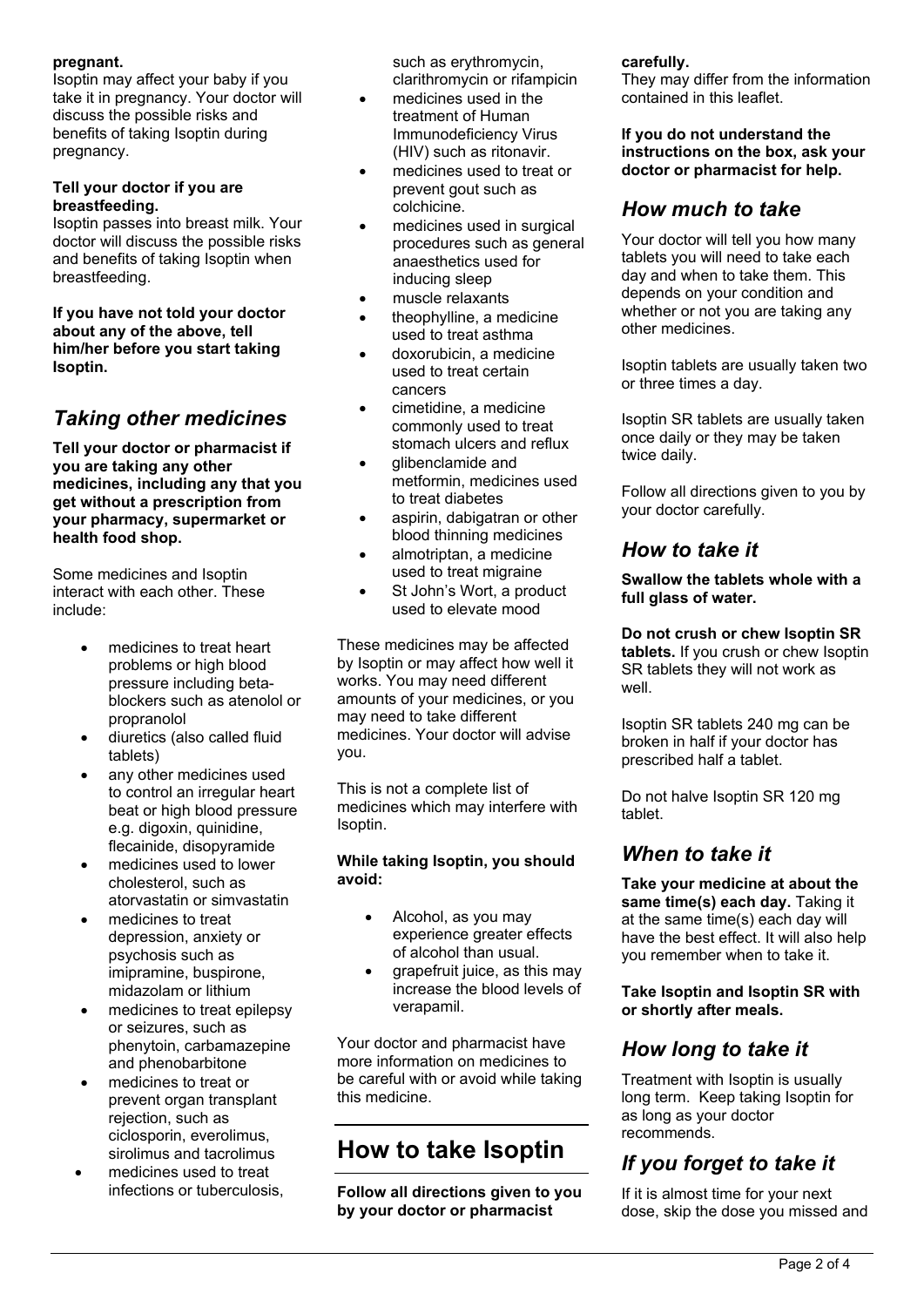take your next dose when you are meant to. Otherwise, take it as soon as you remember, and then go back to taking your medicine as you would normally**.**

**Do not take a double dose to make up for the dose that you missed.**

This may increase the chance of you getting an unwanted side effect.

**If you miss more than one dose, or are not sure what to do, check with your doctor or pharmacist.**

### *If you take too much (overdose)*

**Immediately telephone your doctor or the National Poisons Information Centre (0800 POISON or 0800 764 766) for advice, or go to Accident and Emergency at the nearest hospital, if you think that you or anyone else may have taken too much Isoptin. Do this even if there are no signs of discomfort or poisoning.** You may need urgent medical attention.

If you take too much Isoptin, you may have a slow heartbeat, chest pain, difficulty breathing, feel very faint or collapse.

# **While you are taking Isoptin**

### *Things you must do*

**If you become pregnant while taking Isoptin, tell your doctor.**

#### **Tell all doctors, dentists and pharmacists who are treating you, or before any surgery that you are taking Isoptin.**

If you are being treated for angina, tell your doctor if you continue to have angina attacks or if they become more frequent while you are using Isoptin.

#### **Visit your doctor regularly so that they can check on your progress.**

Your doctor may ask you to have blood tests to check your liver from time to time.

**If you are about to be started on any new medicine, remind your doctor and pharmacist that you are taking Isoptin.**

### *Things you must not do*

**Do not take Isoptin to treat any other complaints unless your doctor tells you to.**

**Do not give your medicine to anyone else, even if they have the same condition as you.**

**Do not stop taking your medicine or lower the dosage without checking with your doctor.**

### *Things to be careful of*

**Be careful getting up from a sitting position.** Dizziness, lightheadedness or fainting may occur, especially when you get up quickly. Getting up slowly may help.

**Be careful driving or operating machinery until you know how Isoptin affects you.** Do not drive, operate machinery or do anything else that could be dangerous if you are tired, dizzy or lightheaded.

If you drink alcohol while taking Isoptin, dizziness or lightheadedness may be worse.

# **Side effects**

**Tell your doctor or pharmacist as soon as possible if you do not feel well while you are taking Isoptin.**

Like all other medicines, Isoptin may have unwanted side effects in some people. Sometimes they are serious, most of the time they are not. You may need medical treatment if you get some of the side effects.

As with most medicines, if you are over 65 years of age you may have an increased chance of getting side effects.

#### **Tell your doctor or pharmacist if you notice any of the following more common side effects and they worry you:**

constipation

- dizziness
- feeling sick, upset stomach
- headache
- tiredness
- flushing

#### **Tell your doctor immediately or go to Accident and Emergency at the nearest hospital if you notice any of the following:**

- chest pain, fainting, collapse
- slow, fast, or irregular heart beat
- shortness of breath (sometimes with tiredness, weakness and reduced ability to exercise), which may occur together with swelling of the feet and legs fever
- 
- severe blisters, skin rash, itching or flaking skin

**Do not be alarmed by this list of possible side effects.** You may not experience any of them.

**Ask your doctor or pharmacist for more information about side effects, as they have a more complete list of side effects. Inform your doctor promptly about these or any other symptoms. If the condition persists or worsens, seek medical attention**.

# **After using Isoptin**

### *Storage*

**Keep your tablets in the pack until it is time to take them.**

If you take the tablets out of the pack they will not keep well.

#### **Keep Isoptin tablets in a cool dry place where the temperature stays below 25°C.**

Do not store Isoptin or any other medicine in the bathroom or near a sink.

#### **Do not leave it on a window sill or in the car.**

Heat and dampness can destroy some medicines.

#### **Keep your tablets where children cannot reach them.**